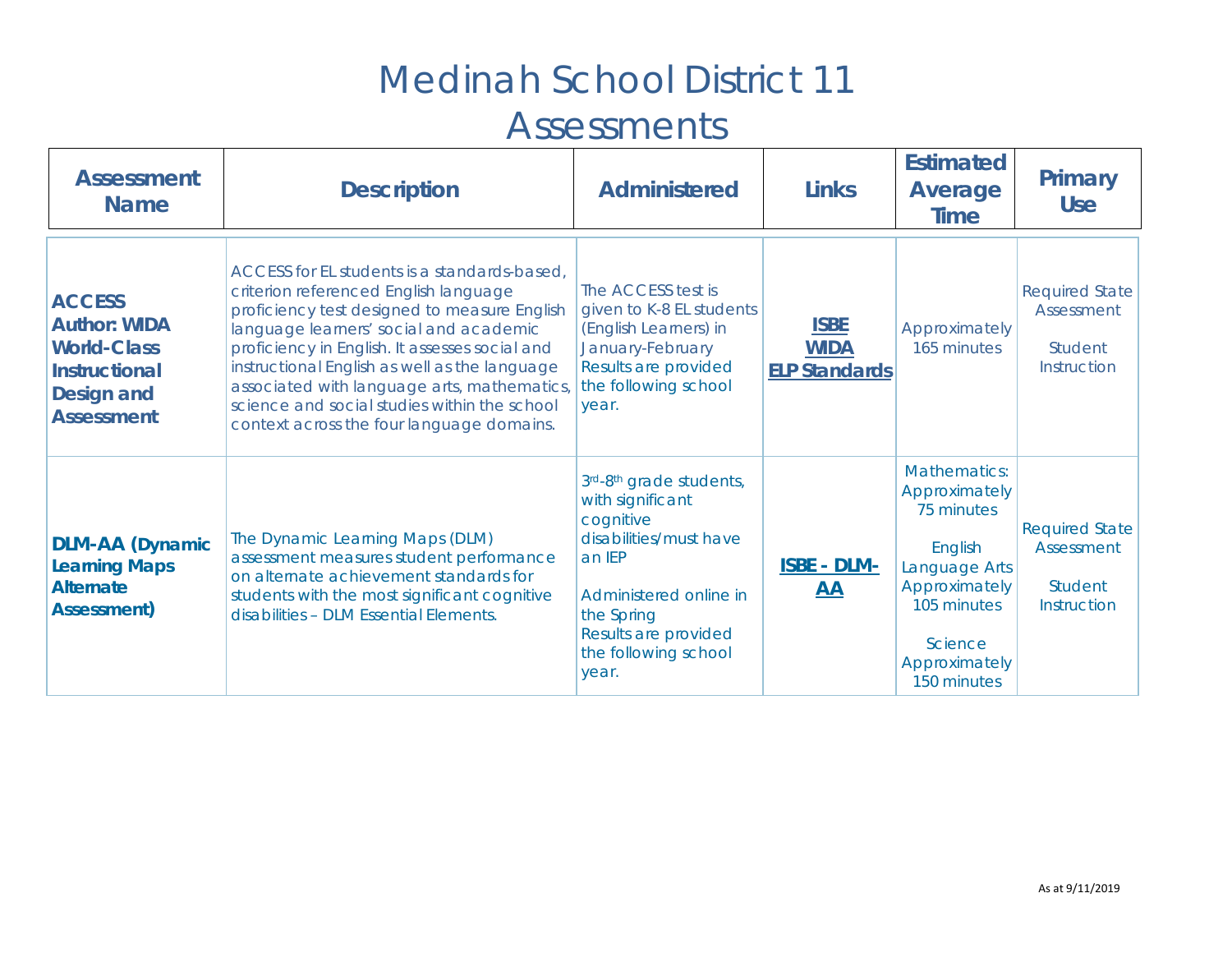| <b>Assessment</b><br><b>Name</b> | <b>Description</b>                                                                                                                                                                                                                                                                                                                                                                                                                                                                                                                                                                                           | <b>Administered</b>                                                                                                                                                                                                                                                                                                                                                                                                              | <b>Links</b>       | <b>Estimated</b><br><b>Average</b><br><b>Time</b> | <b>Primary</b><br><b>Use</b>        |
|----------------------------------|--------------------------------------------------------------------------------------------------------------------------------------------------------------------------------------------------------------------------------------------------------------------------------------------------------------------------------------------------------------------------------------------------------------------------------------------------------------------------------------------------------------------------------------------------------------------------------------------------------------|----------------------------------------------------------------------------------------------------------------------------------------------------------------------------------------------------------------------------------------------------------------------------------------------------------------------------------------------------------------------------------------------------------------------------------|--------------------|---------------------------------------------------|-------------------------------------|
| Fastbridge                       | <b>Fastbridge Curriculum Based Assessments</b><br>(CBM) is a benchmark and progress<br>monitoring system based on direct, frequent<br>and continuous student assessment in<br>reading (early Reading or CBM Reading)<br>and math (early Math or CBM Math). The<br>Fastbridge system provides both national<br>and local norms. This assessment helps set<br>goals for a student's learning growth, assess<br>a student's academic performance and<br>measures his/her rate of improvement.                                                                                                                   | Grades K-5 are<br>administered<br>benchmarks in the Fall,<br>Winter and Spring.<br>Grades 6-8<br>benchmarking is<br>completed at MMS<br>based on individual<br>student needs. Grades<br>K-5 are administered<br>progress monitoring<br>probes bi-weekly to<br>students with identified<br>skill weaknesses, who<br>are in need of close<br>intervention and<br>monitoring.<br>Results are provided the<br>following school year. | <b>Fastbridge</b>  | Approximately<br>30 minutes<br>Pending<br>content | <b>Student</b><br>Instruction       |
| <b>FitnessGram</b>               | FitnessGram® : is a health-related youth fitness<br>assessment that utilizes evidence-based<br>standards to measure the level of fitness<br>needed for good overall health. Just as<br>students should know their academic<br>progress in the classroom, students should<br>know their fitness levels and understand the<br>relationship between fitness and health.<br>FitnessGram <sup>®</sup> provides students, teachers,<br>parents and administrators the standards<br>and awareness of fitness levels needed for<br>good health. This information is critical to<br>making positive, healthy changes. | September and May                                                                                                                                                                                                                                                                                                                                                                                                                | <b>FitnessGram</b> | 2.5 hours                                         | <b>Required State</b><br>Assessment |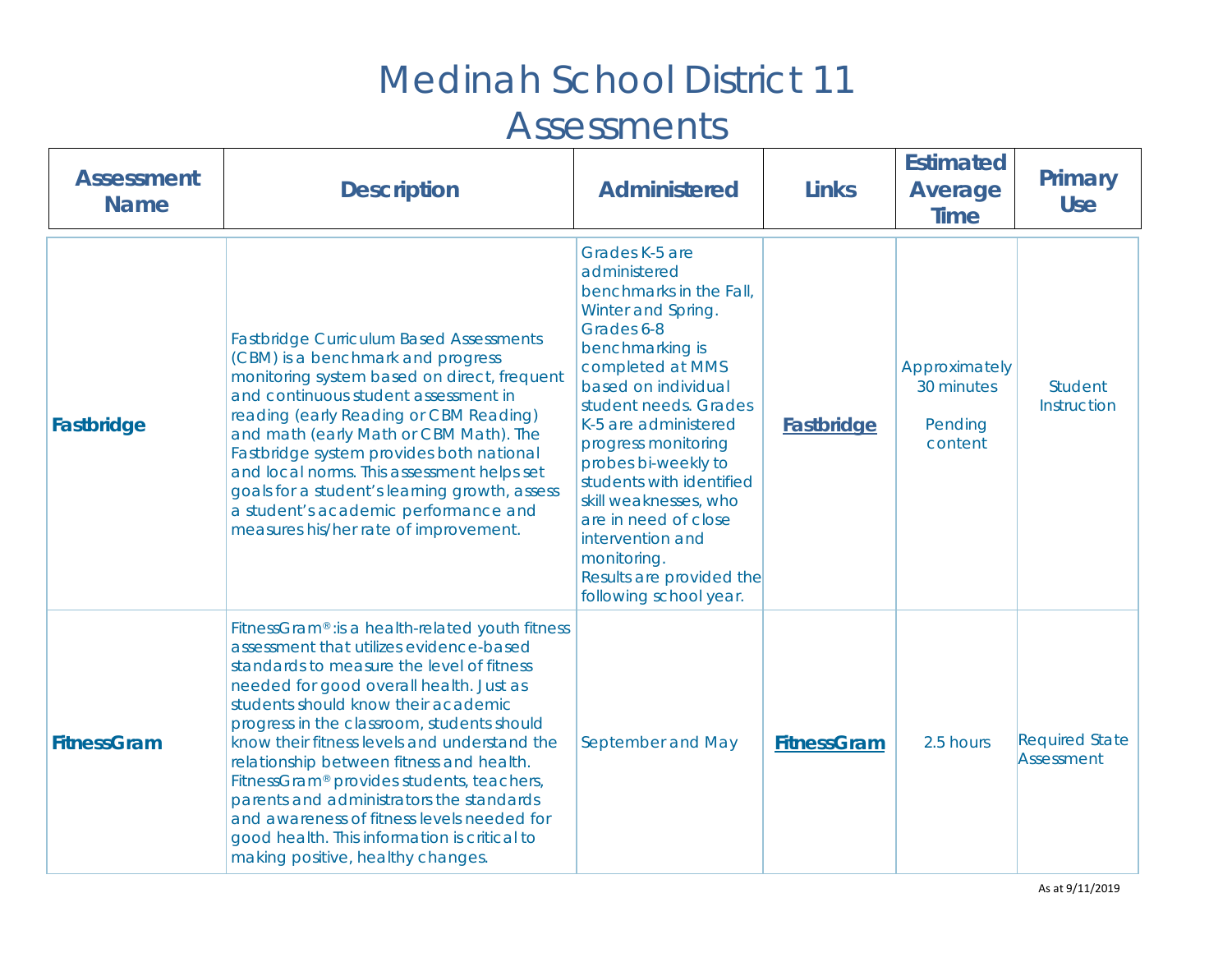| <b>Assessment</b><br><b>Name</b>                                                       | <b>Description</b>                                                                                                                                                                                                                                                                                                              | <b>Administered</b>                                                                                                                           | <b>Links</b>               | <b>Estimated</b><br><b>Average</b><br><b>Time</b>                                                              | <b>Primary</b><br><b>Use</b>                                         |
|----------------------------------------------------------------------------------------|---------------------------------------------------------------------------------------------------------------------------------------------------------------------------------------------------------------------------------------------------------------------------------------------------------------------------------|-----------------------------------------------------------------------------------------------------------------------------------------------|----------------------------|----------------------------------------------------------------------------------------------------------------|----------------------------------------------------------------------|
| <b>Fountas &amp; Pinnell</b><br><b>Benchmark</b><br><b>Assessment</b><br><b>System</b> | An assessment used to identify the<br>instructional independent reading levels of<br>students and document student progress for<br>intervention purposes. Also used in Spanish, if<br>applicable.                                                                                                                               | Students in K-2<br>Administered at the<br>beginning, middle and<br>end of the year (varies<br>by student)<br>Results are provided<br>promptly | F&P<br><b>leveledbooks</b> | Approximately<br>30 minutes                                                                                    | <b>District</b><br>Assessment<br><b>Student</b><br>Instruction       |
| <b>Illinois Assessment</b><br>of Readiness (IAR):                                      | Illinois Assessment of Readiness (IAR). These<br>assessments are fully aligned to the K-12<br>Illinois Learning Standards in English language<br>arts and mathematics and emphasize rigor,<br>critical thinking, problem solving and college<br>and career readiness for all students.                                          | Grades 3-8 take the<br>IAR on-line during the<br>spring.<br>Results are provided<br>the following school<br>year                              | <b>IAR</b>                 | <b>Mathematics</b><br>Approximately<br>310 minutes<br>English<br>Language Arts<br>Approximately<br>335 minutes | <b>Required State</b><br>Assessment<br><b>Student</b><br>Instruction |
| <b>Illinois Science</b><br><b>Assessment (ISA):</b>                                    | In compliance with federal testing<br>requirements, Illinois administers a science<br>assessment to students enrolled in a public<br>school district. The assessment is aligned to<br>the Illinois Learning Standards for Science<br>incorporating the Next General Science<br>Standards (NGSS), which were adopted in<br>2014. | 5 <sup>th</sup> and 8 <sup>th</sup> grades<br>Administered online in<br>the Spring<br>Results are provided<br>the following school<br>year    | <b>ISBE - ISA</b>          | Approximately<br>50 minutes                                                                                    | <b>Required State</b><br>Assessment<br><b>Student</b><br>Instruction |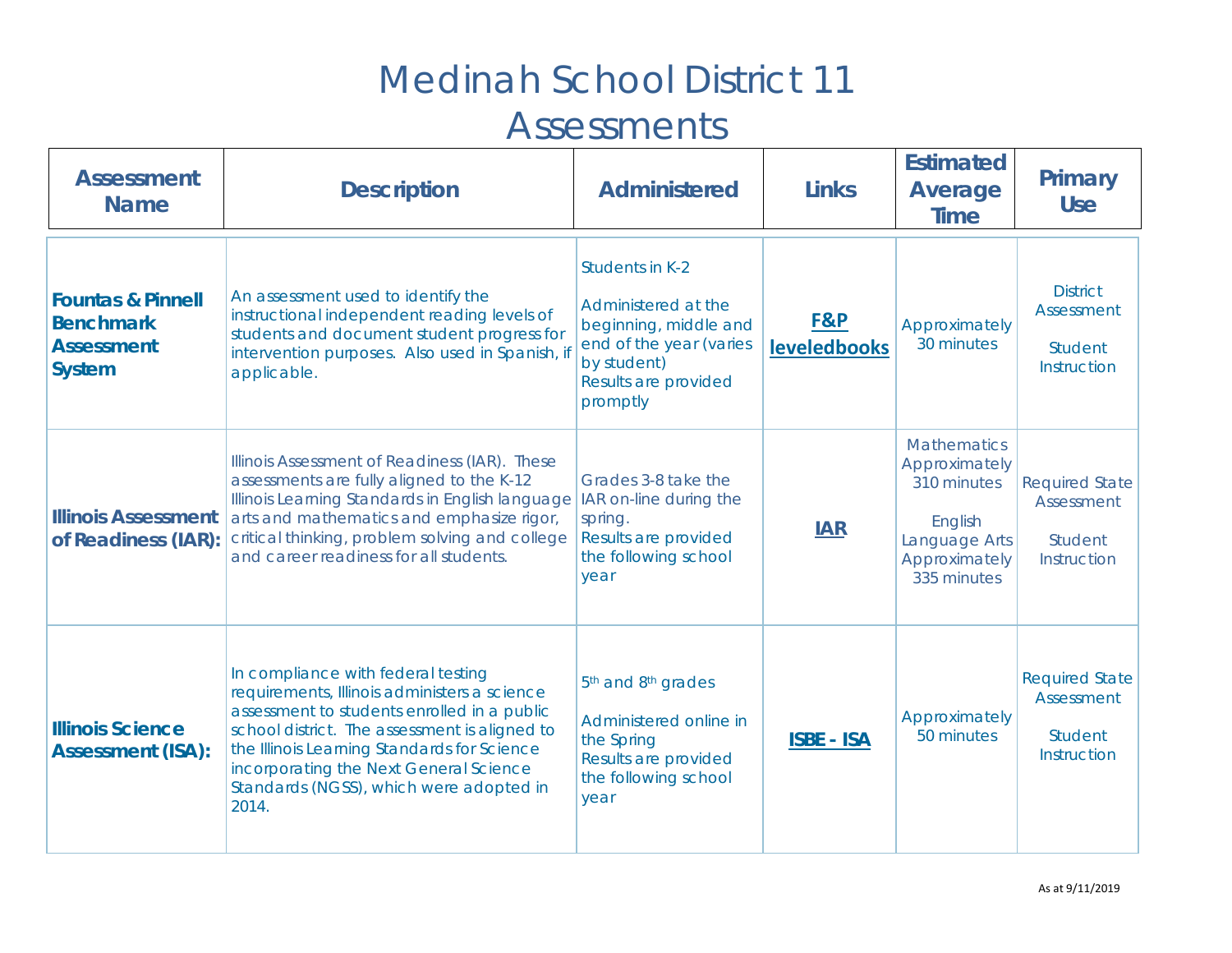| <b>Assessment</b><br><b>Name</b>                                                                                                     | <b>Description</b>                                                                                                                                                                                                                                                                                                                                                                                                                                                                                                                           | <b>Administered</b>                                                                                                                                                                                                                                                                          | <b>Links</b>                          | <b>Estimated</b><br>Average<br><b>Time</b>                                                                   | Primary<br><b>Use</b>                                                              |
|--------------------------------------------------------------------------------------------------------------------------------------|----------------------------------------------------------------------------------------------------------------------------------------------------------------------------------------------------------------------------------------------------------------------------------------------------------------------------------------------------------------------------------------------------------------------------------------------------------------------------------------------------------------------------------------------|----------------------------------------------------------------------------------------------------------------------------------------------------------------------------------------------------------------------------------------------------------------------------------------------|---------------------------------------|--------------------------------------------------------------------------------------------------------------|------------------------------------------------------------------------------------|
| $InView - An$<br><b>Assessment of</b><br><b>Cognitive Abilities</b>                                                                  | InView is a cognitive abilities aptitude test<br>that measures verbal reasoning, sequences,<br>analogies, and quantitative reasoning.<br>Teachers can use InView results to reliably<br>measure skills and abilities important for<br>academic success, help plan effective<br>programs for your students, diagnose<br>possible learning disabilities, and screen<br>students for placement into special programs                                                                                                                            | 2 <sup>nd</sup> and 5 <sup>th</sup> grades<br>Administered in the Fall<br>$-5th$ Grade<br>Spring - 2 <sup>nd</sup> Grade<br>Results are provided<br>within 6-8 weeks of<br>testing.                                                                                                          | <b>InView</b>                         | Approximately<br>120 minutes                                                                                 | <b>District</b><br><b>Assessment</b><br><b>Student</b><br>Instruction<br>Placement |
| <b>KIDS (Kindergarten</b><br><b>Individual</b><br><b>Development</b><br>Survey)                                                      | KIDS is an individual child assessment<br>completed by each child's teacher. It is an<br>observation-based assessment tool, not a<br>test, which includes developmental<br>sequences of behaviors along a continuum.                                                                                                                                                                                                                                                                                                                         | Fall<br>Results are provided<br>promptly                                                                                                                                                                                                                                                     | <b>ISBE - KIDS</b>                    |                                                                                                              |                                                                                    |
| <b>MAP: Measures of</b><br><b>Academic</b><br><b>Progress</b><br><b>Author: Northwest</b><br><b>Evaluation</b><br><b>Association</b> | MAP tests provide information on student<br>progress in the areas of Reading, Language<br>Usage, and Math. Teachers will use this data<br>to tailor their instruction in order to increase<br>student achievement. Students can use this<br>data to understand where they need to<br>improve. Parents will receive student scores<br>that indicate growth over their child's school<br>years in addition to Lexile scores. Lexile<br>scores serve as useful guides for finding<br>books because they pinpoint appropriate<br>reading levels. | Grades 1-8 take the<br>MAP test 3 times each<br>year as follows:<br>Fall: Math & Reading<br>Winter: Math &<br>Reading<br>Spring: Math &<br>Reading<br>Results are provided<br>immediately following<br>the test session.<br><b>Students see their RIT</b><br>score at the end of the<br>test | <b>NWEA Parent</b><br><b>Tool Kit</b> | <b>Mathematics</b><br>Approximately<br>50 minutes<br>English<br>Language Arts<br>Approximately<br>50 minutes | <b>District</b><br>Assessment<br><b>Student</b><br>Instruction                     |